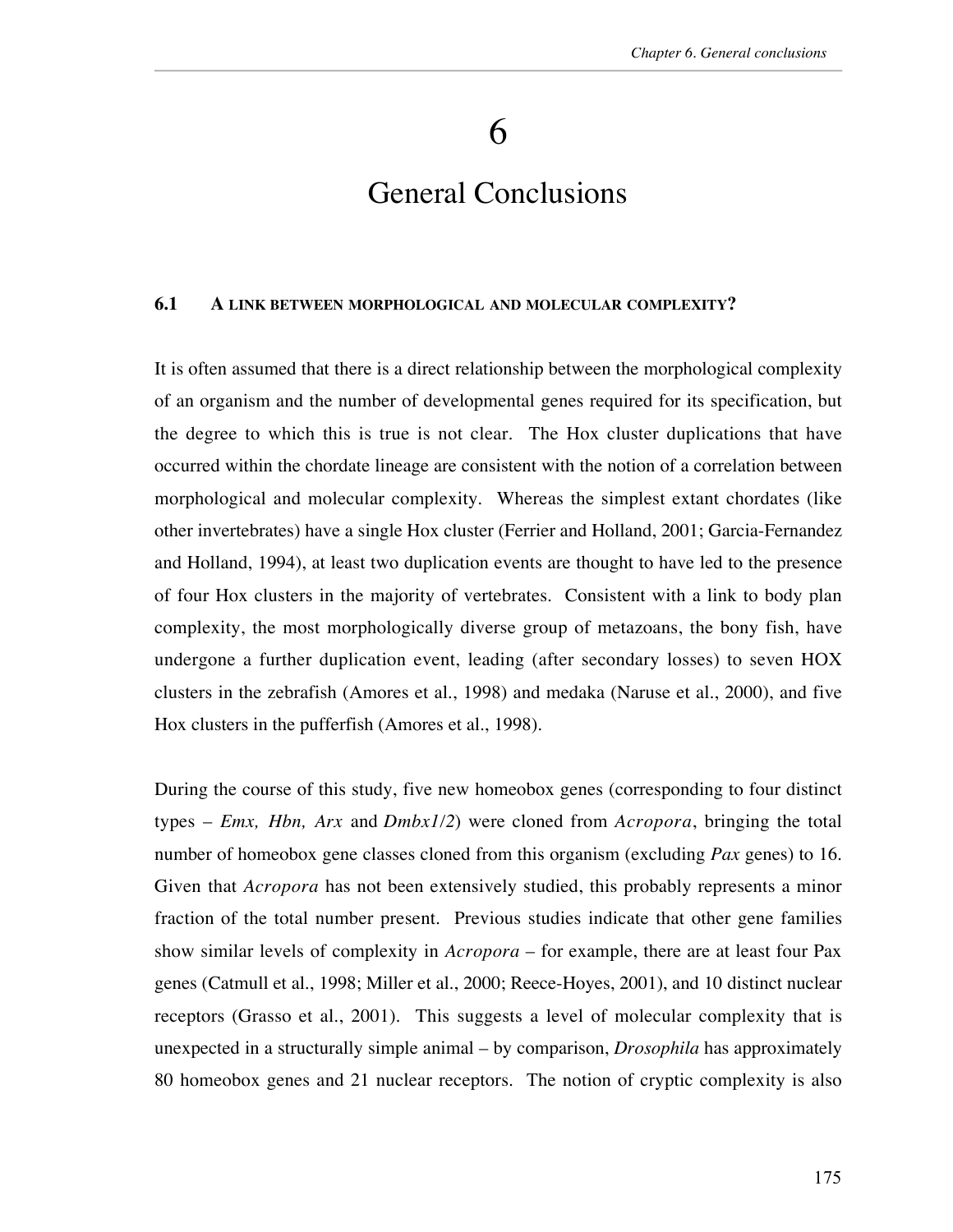supported by a preliminary EST project in progress; of approximately 500 ESTs with strong ( $e > 10^{-6}$ ) database matches, a surprising proportion have no clear *Drosophila* or *Caenorhabditis* counterparts (Kortschak et al., submitted). This implies that gene loss in the model invertebrates is likely to have been more extensive than was previously recognised, and that the common ancestor of cnidarians and bilateral animals was remarkably complex (at least at the molecular level).

This assumed relationship between molecular and morphological complexity is, in some ways, reminiscent of the debate that raged 10-15 years ago on the issue of genome size and morphological complexity. Mammals have large genomes (Humans, ~3.15 Gb; Mouse, ~2.75 Gb) relative to the model invertebrates *Drosophila* (116,000 kb) and *Caenorhabditis* (97,000 kb), which are again large by comparison with the yeast *Saccharomyces cerevisiae*  $(\sim$ 12,496 kb). However, this apparent pattern collapses when a more representative range of vertebrates, invertebrates and fungi are considered – salamanders and lungfish, for example, have extraordinarily large genomes (being 28 and 35 times greater than mammalian genomes respectively; reviewed in Ohno, 1970) and it is clear that neither *Saccharomyces* nor *Drosophila* are representative of their larger taxonomic groups.

One rationalization of the apparent paradox of molecular complexity in *Acropora* is that perhaps genetic regulatory mechanisms are significantly less complex in the Cnidaria. In bilateral animals, regulatory genes frequently play multiple roles in development, a phenomenon that is achieved through differential use of complex promoters and enhancer elements. For example, the *Drosophila even-skipped (eve)* gene, plays at least three distinct roles at different times during development (including segmentation, neurogenesis and posterior patterning; (Frasch et al., 1987). Each of these roles requires sophisticated control mechanisms – for example, the seven individual *eve* expression stripes observed during early fly segmentation are regulated by separate enhancers (Harding et al., 1989). Although very little is known about regulatory mechanisms in cnidarians, it is unlikely that such complexity will be found in the case of *eveC*, the *Acropora even-skipped* ortholog (Miles and Miller, 1992). Perhaps animal evolution has been characterised primarily by the increased complexity of genetic regulation rather than by changes in coding sequences -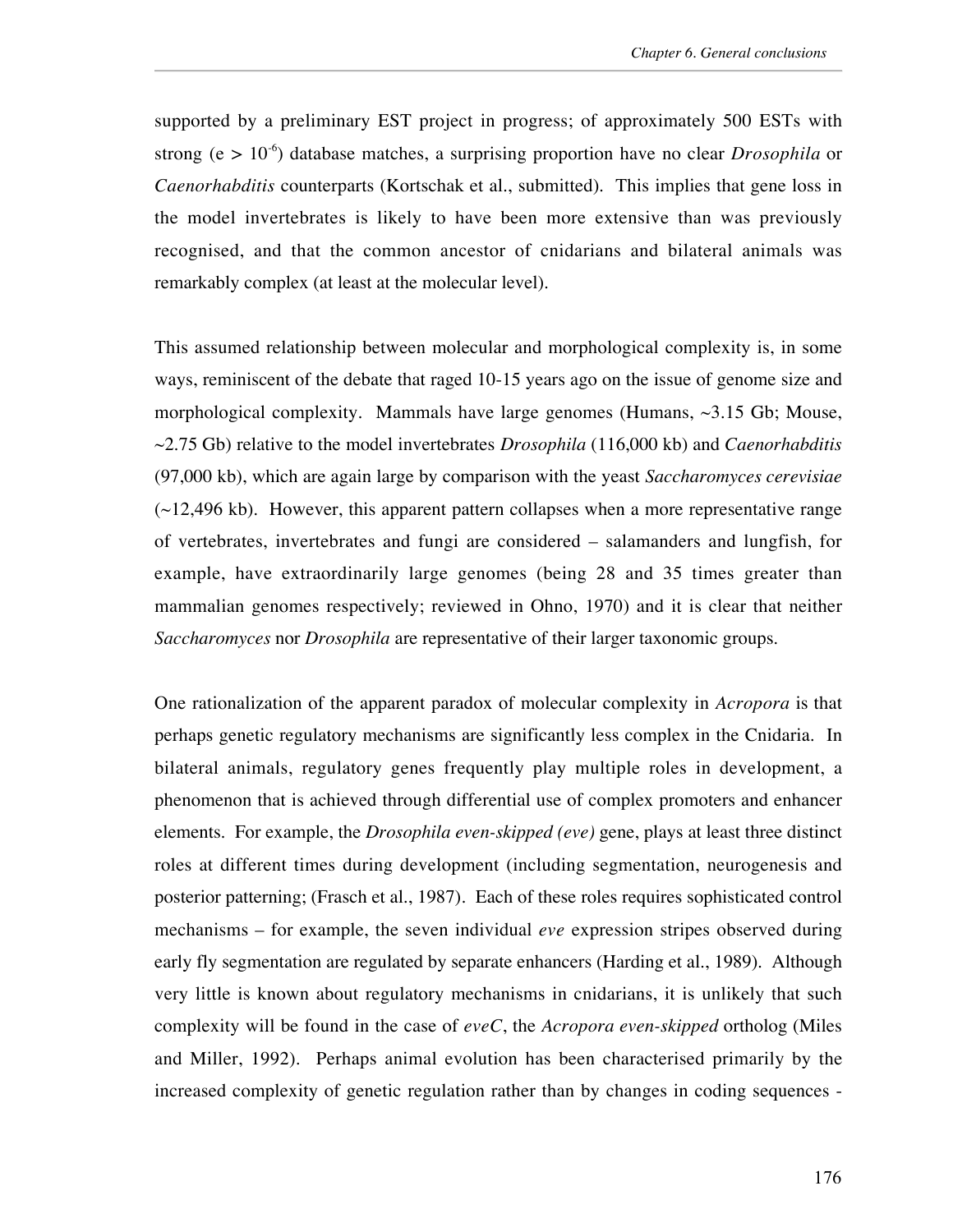animals such as cnidarians may have a similar number of genes to bilateral animals but may effectively use them in less 'efficient' ways.

#### **6.2** *ACROPORA* **AS A REPRESENTATIVE CNIDARIAN FOR EVO-DEVO PURPOSES.**

As a sister group to the Bilateria, the Cnidaria are likely to be important in understanding the evolution of developmental mechanisms and genetic complexity. Within the Phylum Cnidaria, members of the basal class, the Anthozoa, are perhaps more likely to represent characteristics of the ancestral metazoan than are representatives of the more derived classes such as *Hydra* (class Hydrozoa). The Cnidaria are an extremely diverse phylum, whose classes are thought to have diverged deep in Pre-Cambrian time (Conway Morris, 1998; Conway Morris, 2000a; Conway Morris, 2000b). Therefore the use of cnidarians for 'evo-devo' purposes is likely to be complicated both by the recruitment of genes to cnidarian-specific functions and by heterogeneity of function within the phylum.

Representatives from at least 16 different homeobox gene families have been identified in *Acropora*, five of which were isolated during this project. Some of these genes are expressed during development in patterns consistent with their known functions in higher animals, whereas others are more likely to have cnidarian-specific functions. *emx-Am* is one example where function appears to have been conserved from cnidarians to vertebrates. Its restricted pattern of expression along the single (oral-aboral) axis in a subset of presumed neurons reflects the role of the *ems/Emx* gene family in the specification of anterior structures and brain patterning in bilaterians. How the *emx-Am* data relate to the adult expression pattern of the orthologous *Hydractinia* gene, *Cn-ems*, is unclear. In the hydrozoan, expression is limited to the endodermal epithelial cells (or digestive cells) of the hypostome. The function of the *Acropora Gsx* homolog, *cnox2-Am,* also appears to be conserved with its bilaterian counterparts. The expression of *cnox2-Am* in a subset of presumed neurons that is restricted along the oral-aboral axis in the early developmental stages of the coral mirrors the corresponding patterns of the *gsh/Gsx* family in dorsalventral patterning mechanisms in higher animals (Hayward et al., 2001). Hence, key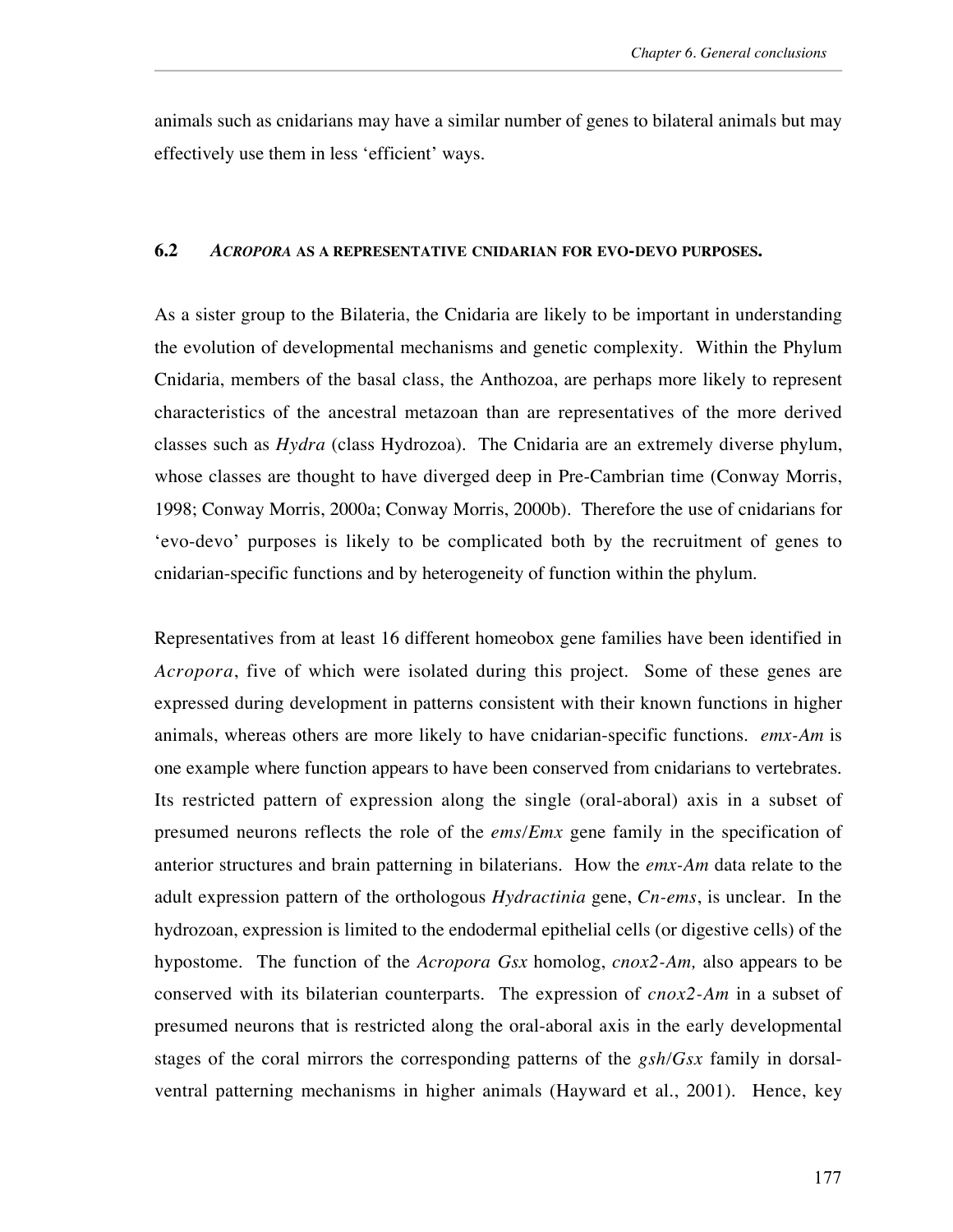components of both the anterior-posterior (A/P) and dorsal-ventral (D/V) bilaterian patterning systems are differentially expressed along the single oral-aboral axis in *Acropora* planulae.

However, the expression patterns of these two genes present an anomaly that has yet to be resolved, since the *emx-Am* expression pattern would indicate that oral-aboral corresponds to anterior-posterior, while the *cnox2-Am* pattern would be consistent with oral-aboral corresponding to dorsal-ventral. Instead, these expression patterns imply that the two major bilaterian axes arose from a duplication event of a single axis in the last common ancestor.

In contrast to the cases of *emx-Am* and *cnox2-Am*, where aspects of function may be common to higher animals, it is difficult to relate the expression data for some *Acropora* genes to the roles of their counterparts in bilaterians. Whereas the *paired*-like homeobox gene *homeobrain* functions specifically in *Drosophila* brain patterning (Walldorf et al., 2000), *hbn-Am* appears to lack a neural-specific function in the coral, but is an early ectodermal marker. In this case, it is also unclear how the coral data relate to other cnidarians, as the *Hydra* ortholog of *hbn-Am*, *HyAlx,* is expressed in developing tentacles (Smith et al., 2000).

Whereas no vertebrate ortholog of *hbn-Am* has yet been identified, the *dmbx*-related genes reflect the (more common) scenario of apparent secondary gene loss in the fly. In this case, coral, *Hydra* and vertebrate orthologs are known, but no clear counterpart is present in *Caenorhabditis* or *Drosophila*. While the role of the *dmbx* genes in *Acropora* is unknown, function is unlikely to be conserved between *Hydra* and the mouse. In the mouse, *Dmbx1* is involved in early brain patterning, but the expression of *Hydra manacle* is restricted to the basal disk ectoderm.

In general, *Acropora* genes tend to show much higher levels of identity to their vertebrate rather than invertebrate counterparts, and this phenomenon is not restricted to specific gene classes (Kortschak et al., submitted). Similar patterns of relatedness have been found with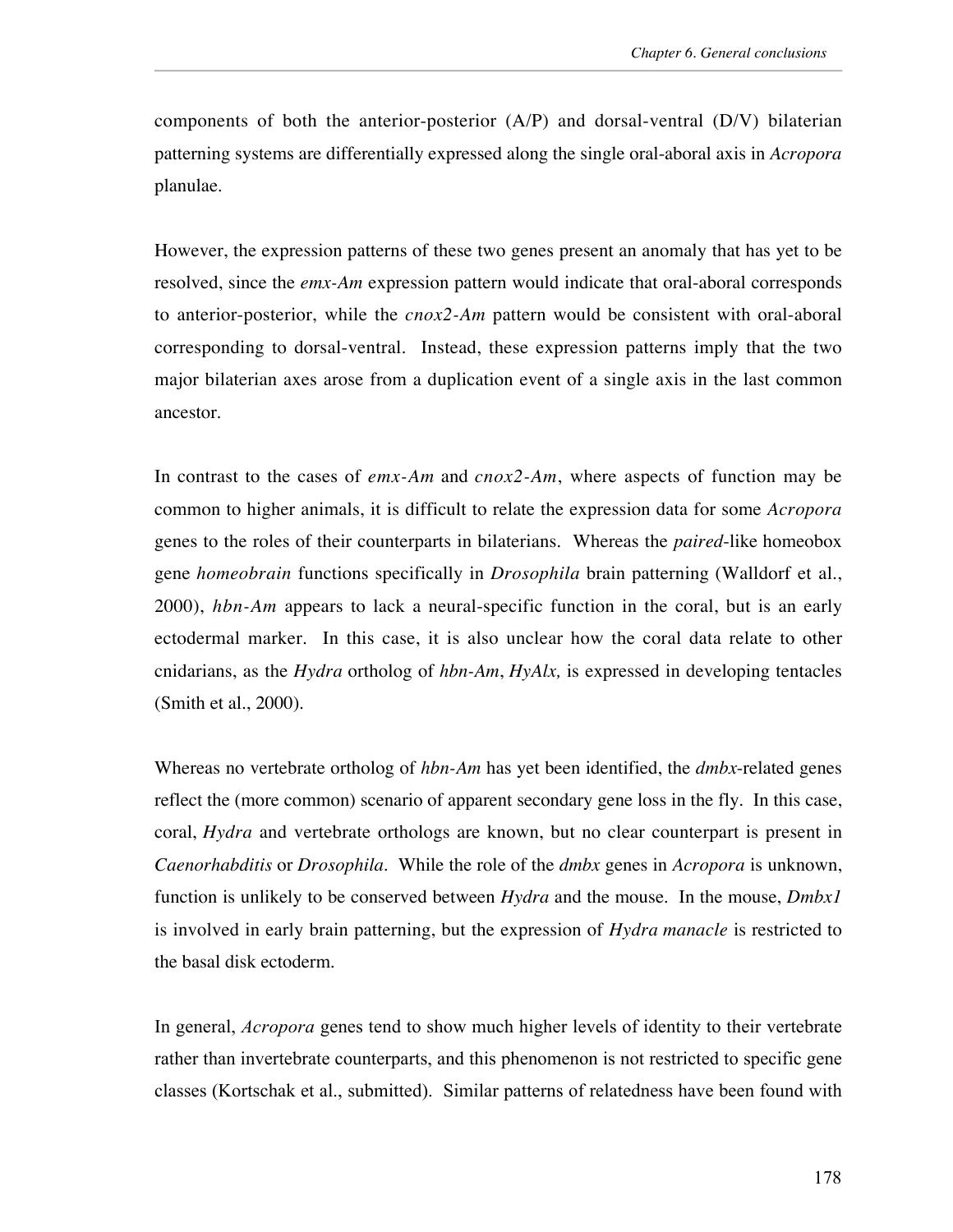transcription factors such as Emx (Hislop et al., in prep) and Snail (Ball, unpublished, as well as cellular signaling molecules like Dpp and Smad (Samuel et al., 2001) and housekeeping components including methyl CpG-binding protein (Barnes, 2002). Likewise, in general much higher levels of identity are observed between *Acropora* and vertebrate sequences than between *Hydra* and vertebrate sequences (see, for example, Figure 3.4), reflecting the derived position of *Hydra*. These observations support the use of *Acropora*, rather than Hydra, as the model cnidarian for 'evo-devo' purposes.

### **6.3 DUPLICATED GENES IN THE CNIDARIA**

Genome-wide duplications are thought to have been critical in enabling the early diversification of vertebrates (Holland et al., 1994; Holland, 1999). Conversely, tandem duplications are thought to be much less significant, and may actually have retarded diversification in some vertebrate lineages (Ohno, 1970). Some examples of apparently cnidarian-specific duplication of genes have been identified; the *Hydra nanos* genes (Mochizuki et al., 2000), *Podocoryne* tropomyosins (Groger et al., 1999) and the *Acropora Smad 1/5s* (Samuel et al., 2001).

Whilst the above examples suggest the possibility of widespread genome duplication within the Cnidaria, an unexpected number of tandemly-duplicated homeobox genes were discovered during the present study. This suggests tandem (rather than genome-wide) duplication events may have been common during cnidarian evolution, and may have contributed to the relatively large genomes of some cnidarians, such as *Hydra*. Phylum Cnidaria is morphologically diverse; the major classes are thought to have diverged in Pre-Cambrian time (Conway Morris, 1998; Conway Morris, 2000a; Conway Morris, 2000b). Therefore, it is possible that some genes that have been duplicated in *Acropora* may not be (for example) in *Hydra*. The *nanos* genes are an example where cnidarian-specific gene duplication is clearly ancient, as two orthologous genes are present in both *Hydra* (Mochizuki et al., 2000), and *Acropora* (Go et al., unpublished). *Hydra Cnnos2* appears to